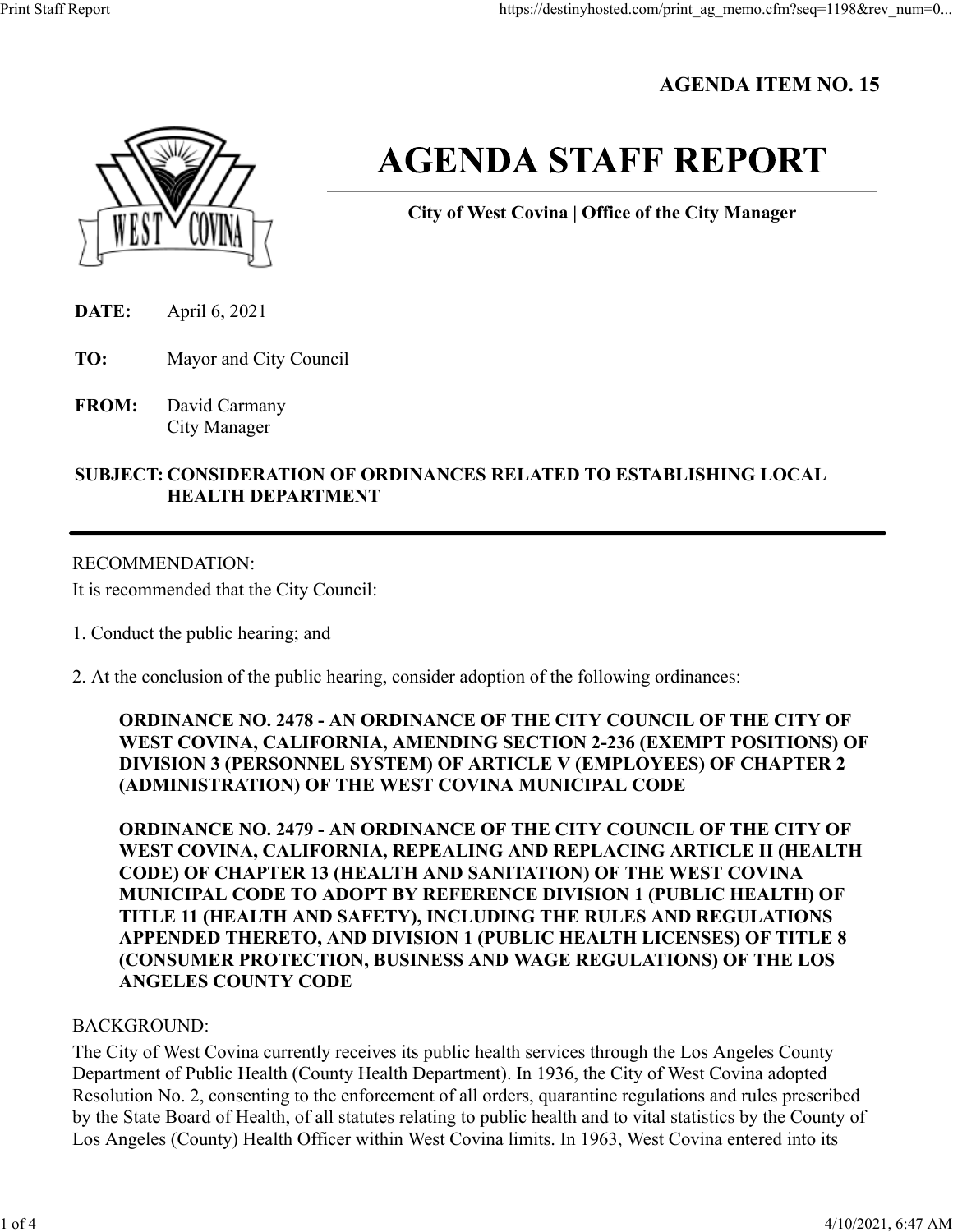current Health Services Agreement (Agreement) with the County. Pursuant to the Agreement, the County provides health department services, including the enforcement of all ordinances relating to health and sanitation, inspections and related functions. The City's Health Code, which adopts by reference the County's Public Health Code, is set forth in Article II (Health Code) of Chapter 13 (Health and Sanitation) of the West Covina Municipal Code.

On March 4, 2020, Governor Newsom proclaimed a state of emergency to exist in the State of California in response to the COVID-19 outbreak. Since the state of emergency was declared, Governor Newsom along with the County Health Department have imposed health orders aimed at curbing the spread of the virus. While well intended, the health orders at times have had no data or scientific evidence to support the mandated orders. In addition, the pandemic has impacted communities differently throughout Los Angeles County. Los Angeles County is one of the largest counties in the nation at 4,084 square miles, and has the largest population in the nation, with nearly 10 million residents, who account for 27% of California's population. The combination of the County's vast geographic area with the significant population size make it difficult to address the specific needs of communities that are impacted differently by the pandemic with one-size-fits-all policies. Each community and region within the County have had drastically different case rates and hospitalization numbers. West Covina has had relatively low infection rates compared to the Countywide rates even during the times the pandemic was surging in the County.

On December 1, 2020, in response to complaints from residents and the business community and a desire to provide a more appropriate response to the pandemic based on West Covina's data, the West Covina City Council directed staff to explore methods to improve local public health – including alternatives to the County Health Department.

On December 9, 2020, the City engaged Valley Physicians Medical Group, through Dr. P. Basil Vassantachart, MD, to provide consulting services relating to evaluating options for establishing a local health department.

On February 23, 2021, the City Council adopted Resolution 2021-15 and Urgency Ordinance No. 2476, terminating the Los Angeles County Health Officer services identified in Health and Safety Code section 101375. Staff submitted certified copies to the County by the March 1, 2021 deadline (Attachment No. 3). The termination will be effective July 1, 2021.

To terminate the County's services, the City is required to provide notice of termination of the Health Services Agreement at least 30 days prior to the end of the fiscal year, or by May 31, 2021. The City received a letter dated February 23, 2021 from the County Health Department stating the County Health Department will continue to serve West Covina in its current capacity (Attachment No. 4). The City intends for services paid for by local property taxes continue to benefit the community.

On March 16, 2021, the City Council introduced Ordinance No. 2478 and Ordinance No. 2479, and set the date for the public hearing regarding Ordinance No. 2479 for this evening.

## DISCUSSION:

To move forward with separating health services from the County Health Department and establishing a West Covina Health Department, several actions must occur. This agenda item presents two ordinances for the City Council's consideration; 1) the adoption of an ordinance relating to establishing a Public Health Director position for the City of West Covina and 2) the adoption of the Los Angeles County Health Code by reference.

## **Ordinance No. 2478 - Health Director Position**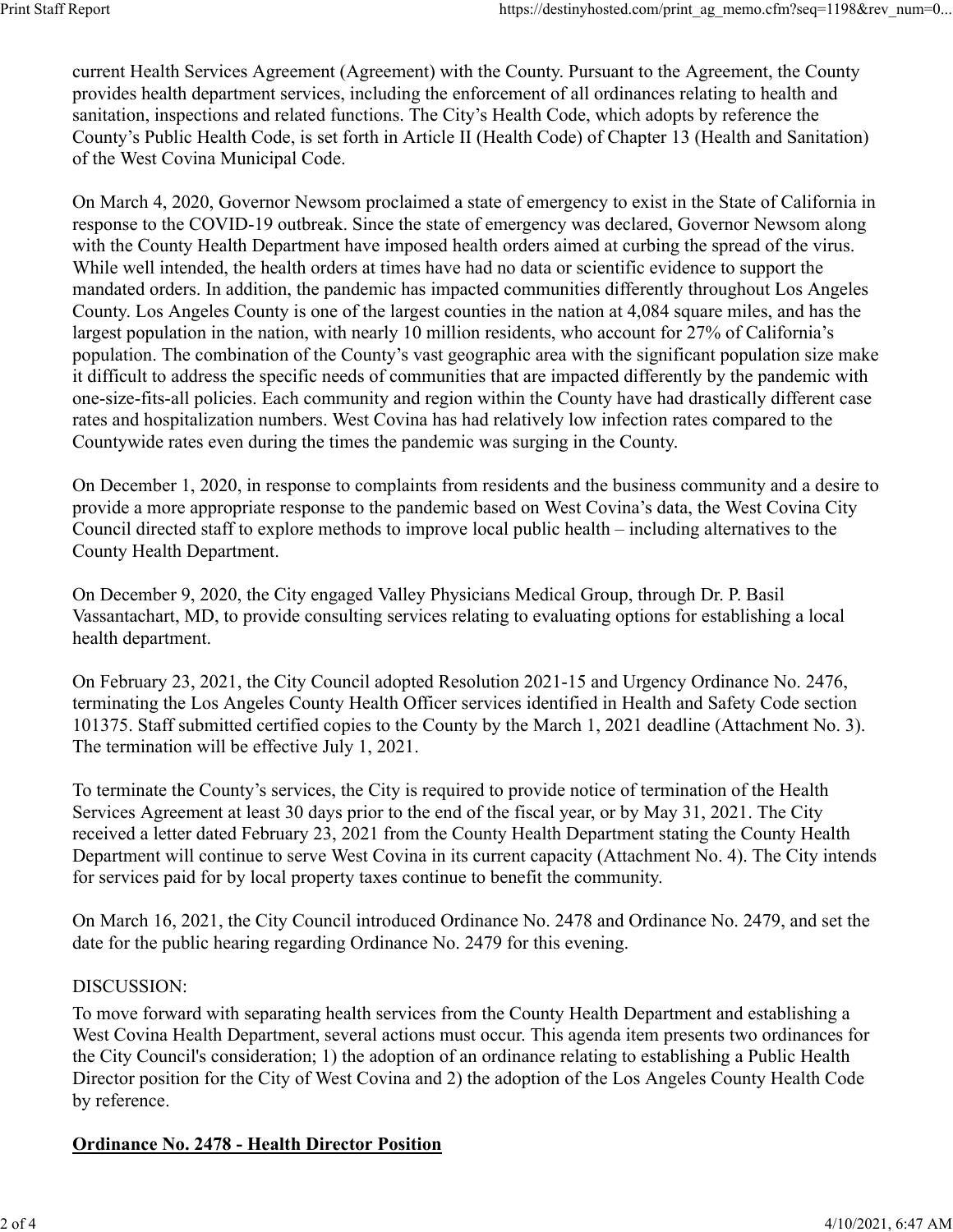Ordinance No. 2478 would create a Public Health Director position within the City. The Public Health Director will serve as the City's Health Officer. Local health directors have duties and powers that come from multiple sources of law. Duties typically include administration, enforcement of public health laws, communicable disease control, and education. To establish such position, Section 2-236 of the West Covina Municipal Code would need to be amended to include the Public Health Director as an exempt position (like the City Manager and Department Head positions). If the proposed ordinance to amend Section 2-236 is adopted, next steps will include creation the position (including job description and salary range) through action of the City's Human Resources Commission.

#### **Ordinance 2479 - County Health Code Provisions**

The California Government Code (section 50022.1 et seq.) sets forth the requirements for adopting another ordinance or code by reference. Pursuant to such requirements, after first reading of the title of the adopting ordinance, the City Council is required to schedule a public hearing. The City Council introduced Ordinance No. 2479 at the March 16, 2021 City Council meeting and set the date of the public hearing for April 6, 2021. In accordance with the requirements of Government Code section 50022.1 et seq., notice of the public hearing was published in the San Gabriel Valley Tribune on Monday, March 22, 2021 and on Monday, March 29, 2021. The notice was also published on the City's website.

The City has not updated the Health Code since 1975. The City's current Health Code, which adopts by reference the County's Public Health Code, is set forth in Article II (Health Code) of Chapter 13 (Health and Sanitation) of the West Covina Municipal Code. In order to maintain consistency in the public health regulations that are applicable within West Covina, the City Council would need to continue to adopt the County's Health Code by reference. The proposed ordinance repeals and replaces the existing provisions of Article II of Chapter 13 and adopts by reference Division 1 (Health Code) of Title 11 (Health and Safety) of the County's Code, including the Rules and Regulations that are appended to Division 1, and Division 1 (Public Health Licenses) of Title 8 (Consumer Protection, Business and Wage Regulations) of the County's Code relating to public health licenses. The provisions that will be adopted are included as Attachment No. 5. A certified copy of the provisions that will be adopted has been on file with the City Clerk's Office and available for public inspection since at least 15 days prior to this hearing and will remain on file with the City Clerk's Office while the ordinance is in effect, as required by Government Code section 50022.6.

The proposed ordinance adopts the entirety of the County's provisions and only includes minor amendments to the County's Code relating to penalties and fees, which cannot be adopted by reference. Deletions or additions to the provisions of the County's Code would be handled through future amendments to the County's Code. Once staff, in consultation with Dr. Vassantachart, determines the structure of the City's Health Department and the services that will be provided by the City's Health Department, such amendments will be presented to the City Council for consideration.

Dr. Vasscantchart and staff are continuing to work on developing a framework for West Covina's health department. Staff is creating a road map of realistic and pragmatic implementation steps. As the short, mid, and long-term plans are developed, they must fit the new model to the old. Staff will provide updates and come back for further direction/action from the City Council.

At the conclusion of the public hearing, the City Council will conduct the second readings for and consider adoption of Ordinance No. 2478 and Ordinance No. 2479. Both ordinances will take effect on the 31st day after their adoption, which is on or about May 7, 2021. Section 1 of Ordinance No. 2479, which repeals and replaces the Health Code, will amend the Municipal Code on July 1, 2021.

LEGAL REVIEW: